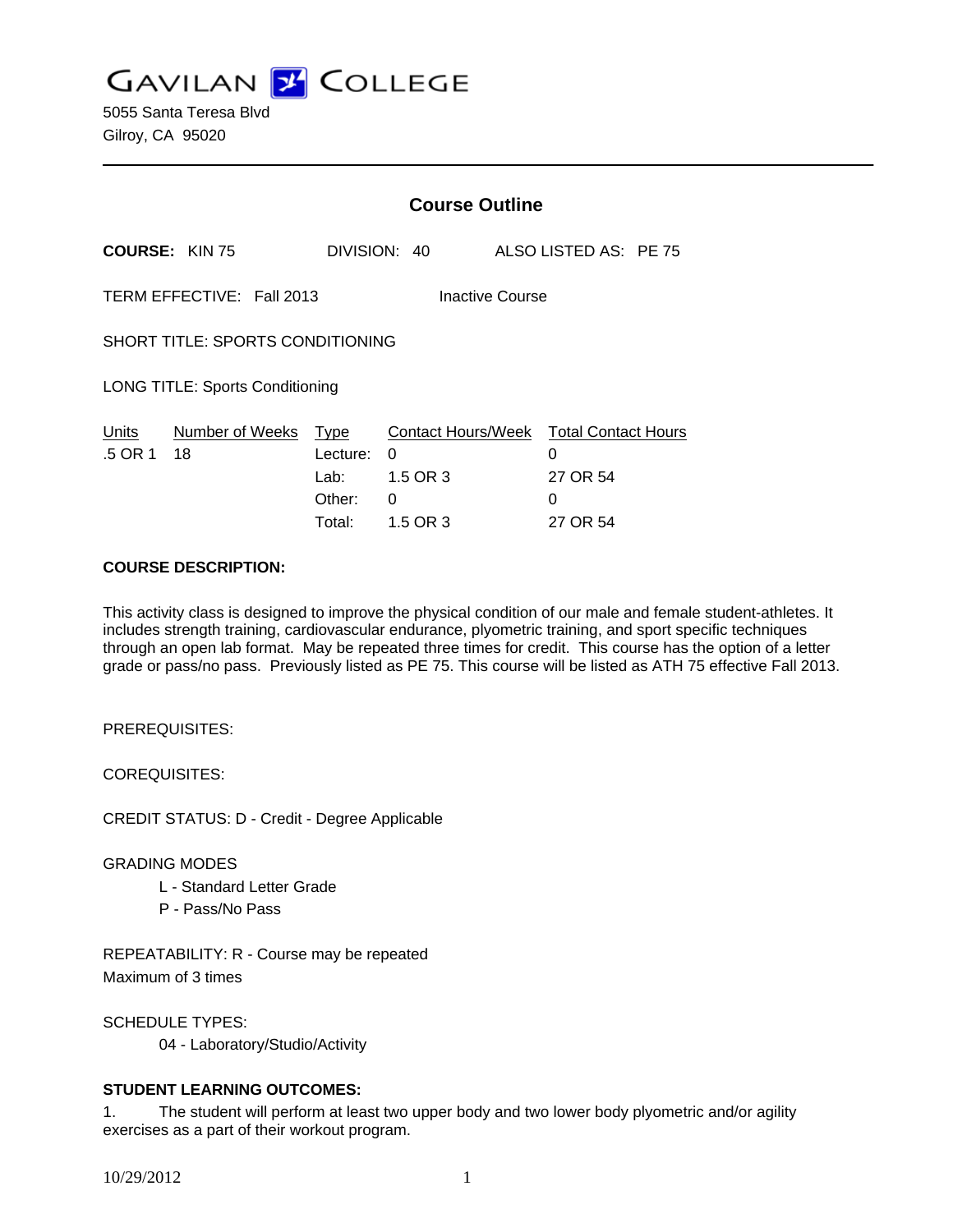Measure: workout chart, demonstration ILO: 7, 6 GE-LO: E1

2. The student will incorporate the use of the medicine ball and/or kettle bell as a part of their fitness program.

Measure: workout chart, demonstration ILO: 7, 6, 4 GE-LO: E1

3. The student will demonstrate a variety of cardiovascular conditioning exercises.

Measure: performance based ILO: 6, 7 GE-LO: E1

4. The student will demonstrate 5 upper body and 5 lower body strength training exercises specific to their sport.

Measure: pre and post testing ILO: 7, 6, 2 GE-LO: E1

# **CONTENT, STUDENT PERFORMANCE OBJECTIVES, OUT-OF-CLASS ASSIGNMENTS**

Inactive Course: 09/24/2012

1.5 - 3 Hours

CONTENT: Introduction to class. Information on the course syllabus will be presented. Begin muscular strength pre-test and the assessing of each individual's overall fitness level.

STUDENT PERFORMANCE OBJECTIVES (SPO): Students will participate in fitness assessments. OUT-OF-CLASS ASSIGNMENTS:

# 4.5 - 9 Hours

CONTENT: Continue pre-test and fitness assessments. Programs specific to each individual, based on pretest information, will be developed. Students will work on performing their individual muscular strength training routine. This would include such lifts as: bench press, squats, tri and bicep exercises, and power lifts such as snatch and clean raises.

SPO: Students will demonstrate the weight lifting exercises listed on their individualized chart. They will utilize proper lifting and safety techniques.

OUT-OF-CLASS ASSIGNMENTS:

# 6 - 12 Hours

CONTENT: Begin conditioning drills specific to each sport. Examples would be: football - squats, alternate dumb bell bench, and push jerk; volleyball - tactical lunge, overhead squat, and bench or incline barbell press; basketball - squat jumps and step ups; and softball/baseball - lateral jumps (hop overs), one legged squats and wrist curls.

Cardiovascular conditioning routines will be included. Drills such as T, zig zag, and star will be introduced.

SPO: Students will demonstrate at least three conditioning drills specific to their sport. OUT-OF-CLASS ASSIGNMENTS: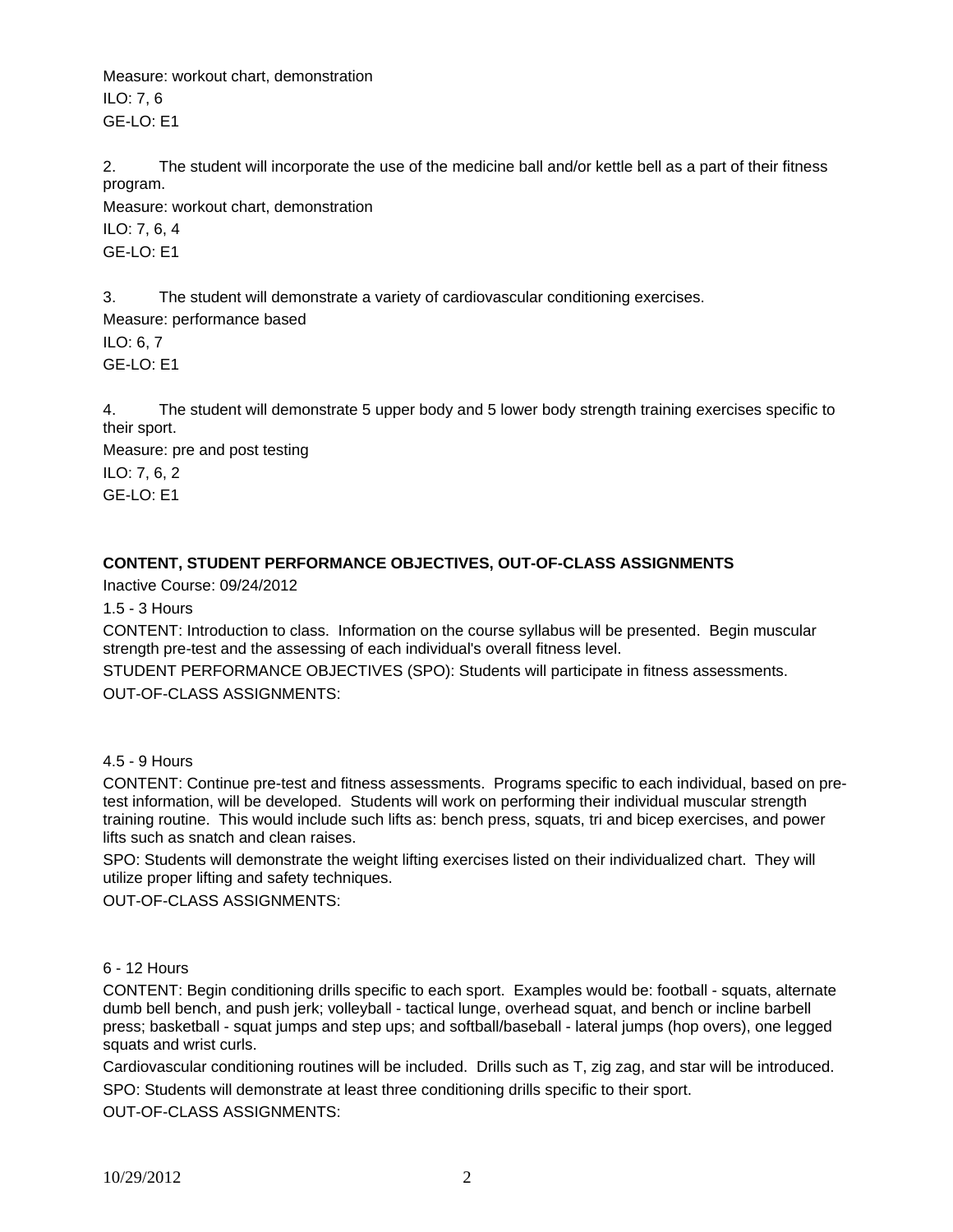## 3 - 6 Hours

CONTENT: Continue working on sport specific muscular strength and cardiovascular exercises. Introduce lower body plyometric exercises such as: squat jumps, box jumps, quick hop over cone, and knee tucks. Incorporate some agility drills into workouts.

SPO: Students will demonstrate a variety of plyometric and agility exercises.

OUT-OF-CLASS ASSIGNMENTS:

#### 3 - 6 Hours

CONTENT: Students will continue to perform their individualized workout routine. Upper body plyometric exercises will be added. Examples would be: cross over the box, depth push-up, and "RAM" push-up. Continue to work on a variety of agility drills specific to the sport the student is competing in.

SPO: The students will perform at least two upper body and two lower body plyometric exercises.

OUT-OF-CLASS ASSIGNMENTS:

#### 3 - 6 Hours

CONTENT: Continue exercise program, including plyometrics. Incorporate the use of the medicine ball in the workout routine. This would include: seated and standing chest pass and soccer throw. Introduce the use of the kettle bell.

SPO: Students will participate in conditioning exercises utilizing the medicine ball and/or the kettle bell. OUT-OF-CLASS ASSIGNMENTS:

#### 3 - 6 Hours

CONTENT: Continue conditioning program. Increase intensity and/or duration of exercises.

SPO: Students will participate in class workouts. They will demonstrate the use of the medicine ball and/or kettle bell. Plyometric exercises will be utilized.

OUT-OF-CLASS ASSIGNMENTS:

# 1.5 - 3 Hours

CONTENT: Post-test for muscular strength. Evaluation of overall improvement.

SPO: Students will participate in post-testing.

OUT-OF-CLASS ASSIGNMENTS:

2 Hours

Final

NOTE: Students who repeat the class will be able to perform additional exercises designed to improve their muscular strength and cardiovascular fitness. They will also be able to increase the number of sets and/or repetitions for each exercise. Additional sport specific exercises will be introduced.

# **METHODS OF INSTRUCTION:**

Demonstration, guided practice

# **METHODS OF EVALUATION:**

CATEGORY 1 - The types of writing assignments required: Percent range of total grade: 0 % to %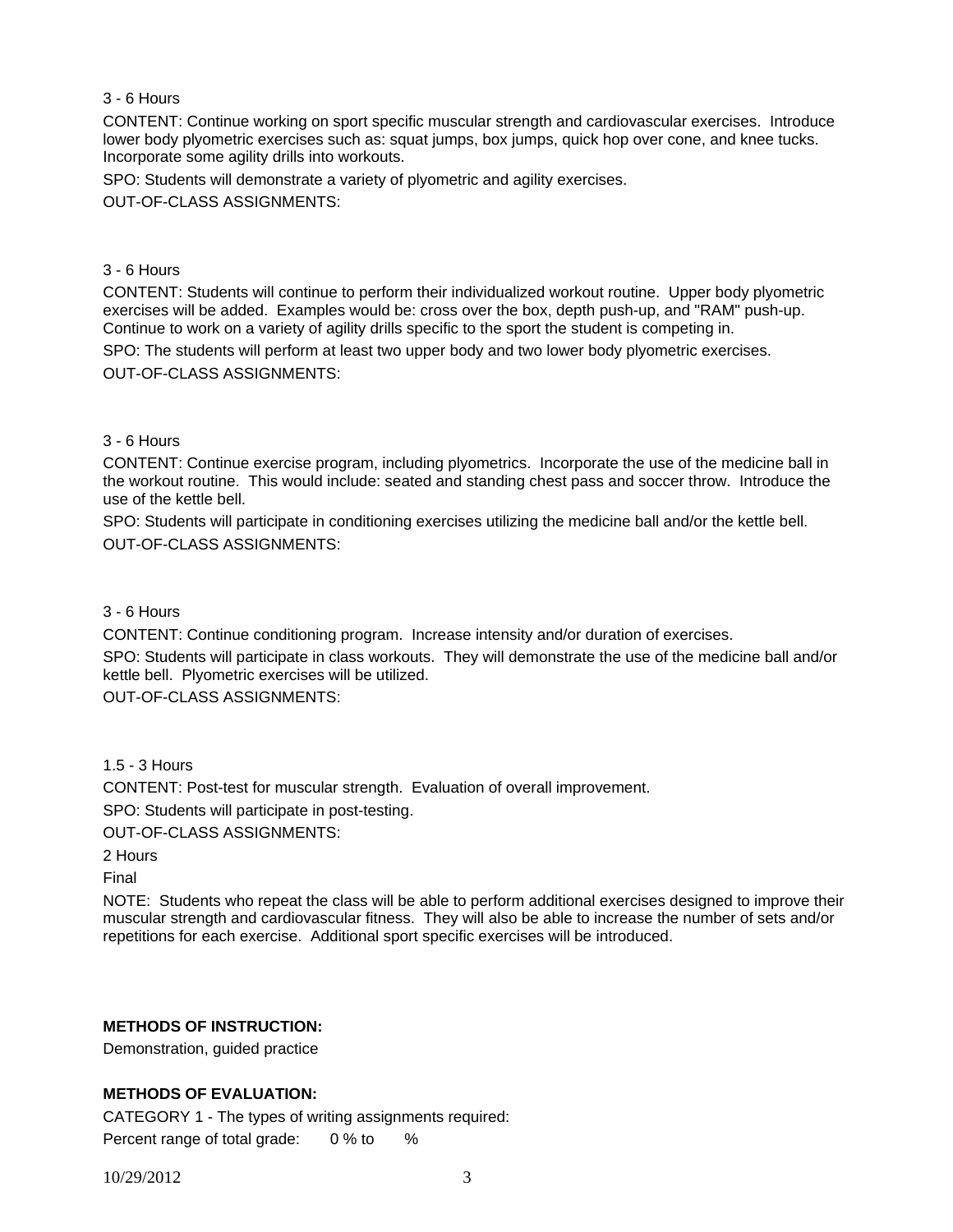If this is a degree applicable course, but substantial writing assignments are not appropriate, indicate reason:

Course primarily involves skill demonstration or problem solving

CATEGORY 2 -The problem-solving assignments required: Percent range of total grade: 0 % to %

CATEGORY 3 -The types of skill demonstrations required: Percent range of total grade: 30 % to 50 % Performance Exams

CATEGORY 4 - The types of objective examinations used in the course: Percent range of total grade: 0 % to %

CATEGORY 5 - Any other methods of evaluation: Percent range of total grade: 50 % to 70 %

Class participation required.

#### JUSTIFICATION:

The department is requesting a name change, from the Physical Education and Athletics Department to the Department of Kinesiology and Athletics. The reasons for this action include:

1) A desire to follow suit with the 4-year colleges and universities.

2) A trend in the field. Community colleges are moving in this direction with Cabrillo College already taking this action. Others such as Sacramento City College, Mission College, and Diablo Valley College are also in the process of changing their name as well. Gavilan College can be a leader in this trend.

3) This more closely describes what our profession is about.

"Kinesiology is the academic discipline concerned with the art and science of human movement."

4) The state academic senate has proposed that Kinesiology and Exercise Science majors be added to the Disciplines List so they have recognized the move in this direction.

5) Over recent years, there have been discussions within the State regarding the need to streamline Physical Education as a discipline. This would help with the negative connotation that is often identified with this discipline. Gavilan College has worked hard to modify our programs to meet State requirements for our major. The name change would be another step in the right direction.

# **REPRESENTATIVE TEXTBOOKS:**

# **ARTICULATION and CERTIFICATE INFORMATION**

Associate Degree: